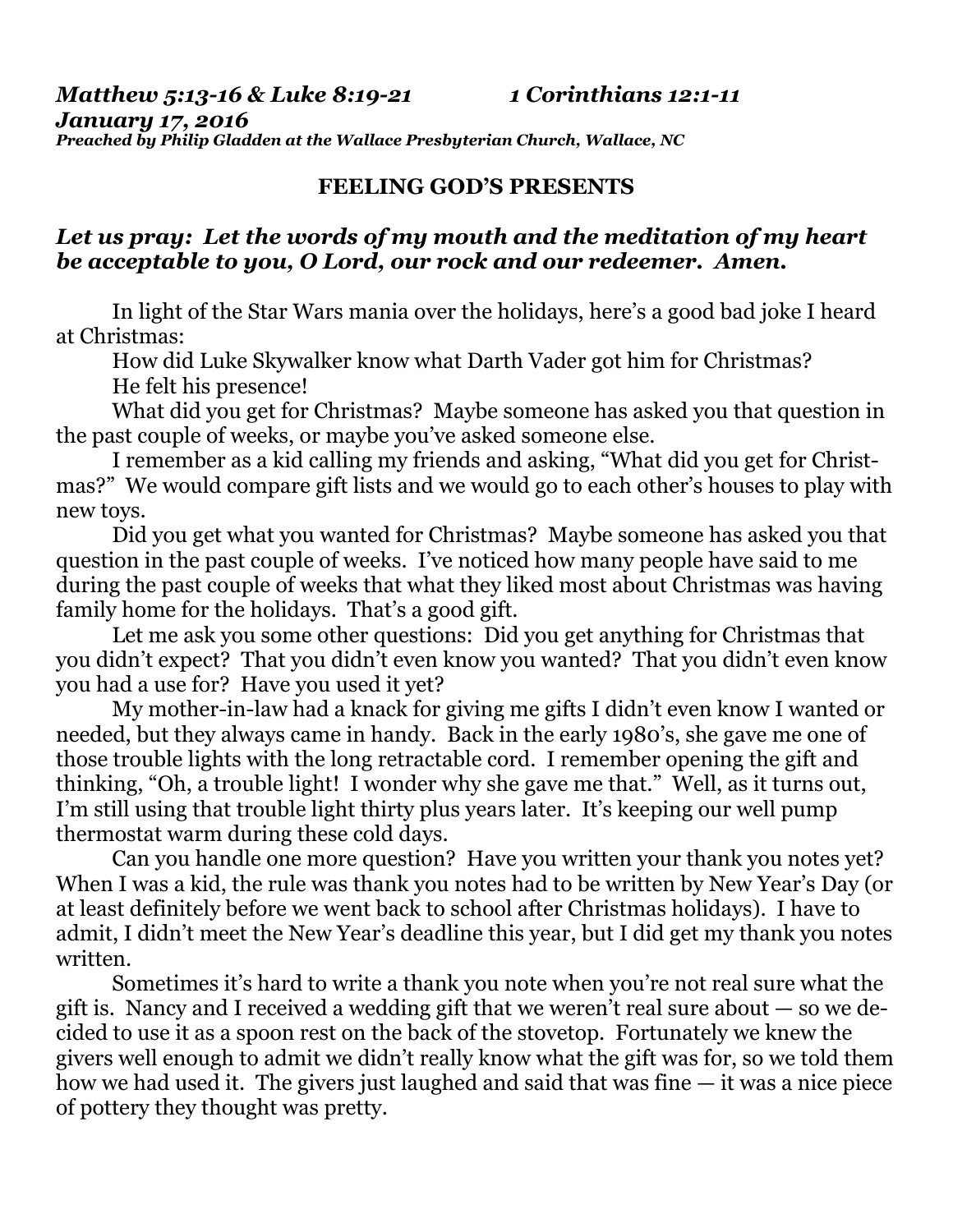Continuing in that vein, let me ask you this: What gifts has God given you? Are they gifts you didn't even know you needed or wanted? Have you figured out what to do with your gifts? And, have you said "Thank you" to God for your gifts?

 Writing about these verses from 1 Corinthians 12, one professor has said, "A direction for preaching might focus more on what gifts given out of God's abundant and amazing grace can mean. In the wake of the season of receiving that is focused on ourselves, 'What did you get for Christmas?', this text calls us to an awareness of what it means to receive for the sake of others, to accept the gifts God has so graciously given us with a 'thank you' whereby the fullest expression of gratitude is worked out in the community of the faithful."1

 Listen again to the list of gifts: the utterance of wisdom; the utterance of knowledge; faith; healing; the working of miracles; prophecy; the discernment of spirits; various kinds of tongues; the interpretation of tongues. In Romans 12, Paul expands the gift list: prophecy; ministry; teaching; exhortation; generous giving; diligent leadership; cheerful compassion.

 Do you have one or more of those spiritual gifts? If you didn't recognize any of them as fitting you, don't despair. Paul's gift lists aren't exhaustive or exclusive. He is simply giving examples of the amazing gifts God gives us in the church to do what God wants and calls us to do. In the remaining verses of 1 Corinthians 12, Paul uses the image of the human body, with all of its different parts and members, to illustrate how God's gifts work in the church. "For just as the body is one and has many members, and all the members of the body, though many, are one body, so it is with Christ. If the foot would say, 'Because I am not a hand, I do not belong to the body,' that would not make it any less a part of the body. And if the ear would say, 'Because I am not an eye, I do not belong to the body,' that would not make it any less part of the body. If the whole body were an eye, where would the hearing be? If the whole body were hearing, where would the sense of smell be?" (1 Corinthians 12:15-17)

 Paul had some questions of his own for the Corinthian Christians: "Are all apostles? Are all prophets? Are all teachers? Do all work miracles? Do all possess gifts of healing? Do all speak in tongues? Do all interpret?" (1 Corinthians 12:29-30) Considering how he just got through talking about how our human bodies are made up of many different parts, none of which has the same function, you can pretty easily figure out that the answer to Paul's rhetorical questions are "No."

 Think about our church. Are all preachers? Are all elders? Are all Sunday School teachers? Are all Prayer Shawl knitters? Are all choir members? Are all musicians? Are all administrators? Are all youth group leaders? Are all LOGOS table parents? And the list goes on and on . . . and the answer is, of course, "No." And we can be thankful that the answer is "No." In our church, "there are varieties of gifts, but the same Spirit; and there are varieties of services, but the same Lord; and there are varieties of activities, but it is the same God who activates all of them in everyone. To each is given the manifestation of the Spirit for the common good." (1 Corinthians 12:4-7)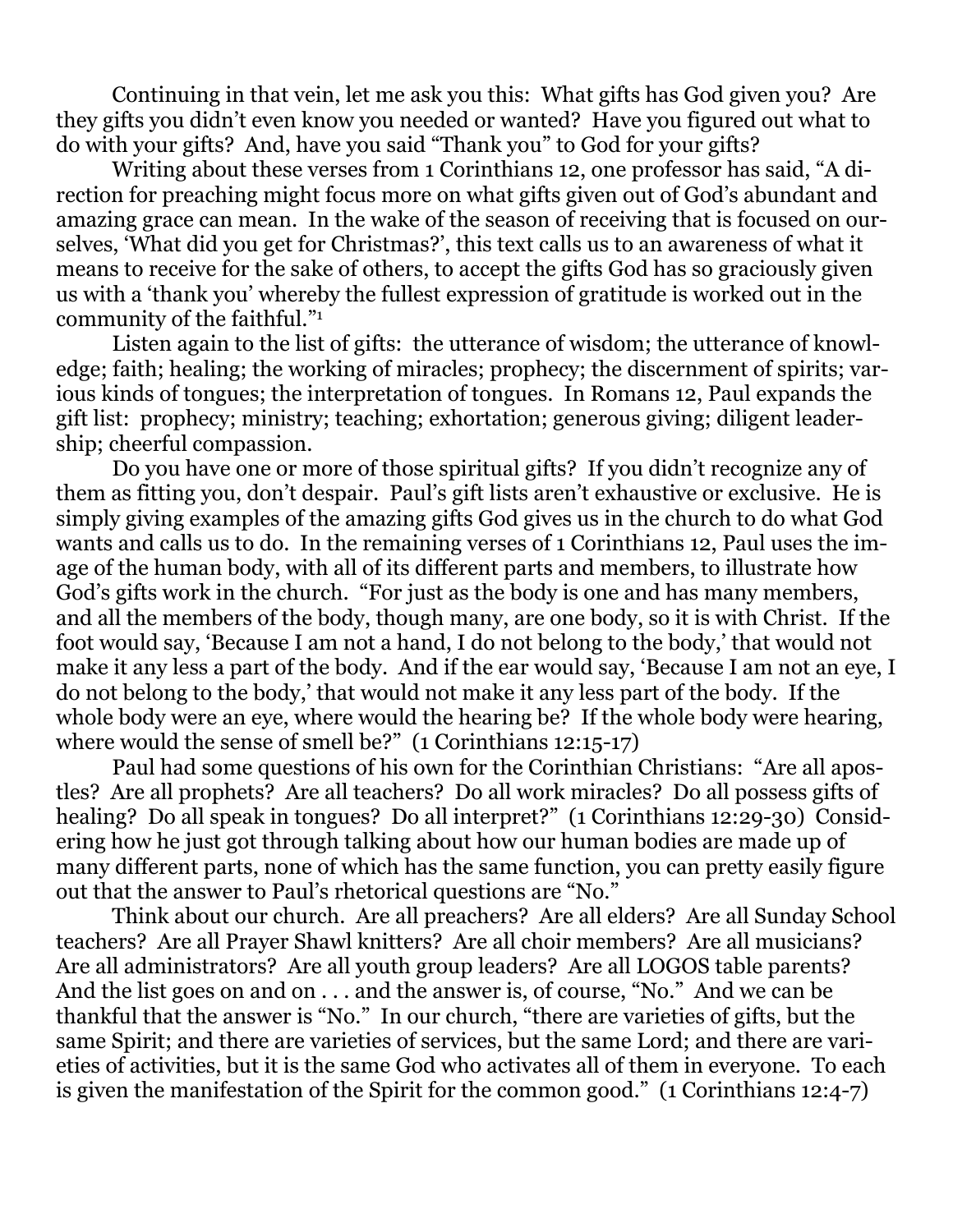When a Presbyterian minister wants to be considered for a call to a church, he or she fills out what is called a Personal Information Form or PIF. A PIF is an extended resume. It includes basic information about education and prior service, and also answers to theological questions. One section of the PIF is called "Leadership Competencies." I have filled out a couple of PIF's over the years, and I have read numerous PIF's of other ministers. In light of Paul's talk about spiritual gifts being distributed among the members of the church "just as the Spirit chooses," this section of the PIF has always struck me as kind of unrealistic. The instructions say, "Select 10 leadership competencies from the list below that best describe your leadership traits, gifts and training." The minister is given thirty-three "competencies" from which to choose in these four areas: Theological/Spiritual Interpreter; Communication; Organizational Leadership; and Interpersonal Engagement. I've often wondered how a Pastor Nominating Committee would react if a minister honestly answered, "I believe the Spirit has given me the following spiritual gifts for leadership in the church" and then listed just one or two spiritual gifts, such as preaching and compassion. Would his or her PIF get a second reading? Would he or she get an interview with the PNC? I'm not being cynical. I'm just thinking about Paul's insistence that there are varieties of gifts, services, and activities, and that God, through his Holy Spirit, allots to each one individually just as the Spirit chooses.

 Yesterday your session spent five hours here at the church on our annual session retreat. We sang, we prayed, we talked about God's Word, we discussed what it means to be spiritual leaders as ruling and teaching elders in the church, we enjoyed being together. We spent most of our time working on what we're calling a "missional" budget.

 Last Sunday those of you who were in worship were asked to write down your answers to these questions: What does Wallace Presbyterian Church do that means the most to you? and What does Wallace Presbyterian Church do that changes the lives of people? We looked at your answers and used them to identify our priorities as the people of God in this community of faith. Then we spent time apportioning the financial resources we have identified in the 2016 line item budget. This is our attempt to interpret for you the mission and ministry of our congregation and what that mission requires of each and every one of us.

 Obviously, since we're talking about budgets, that means we're all called on to contribute financial resources to support the ministry of this church. However, those dollars are merely tools to help make ministry happen through the interpersonal relationships among our congregation's members and people in the community.

 At our session meeting on Tuesday night, we will be looking at the responsibilities of our Ministry Teams and their work in the coming year. A while back we changed from talking about "committees" to "Ministry Teams." The session hopes this is more than just a change of titles, but rather a change in our way of thinking here at WPC. Just as our human bodies need all of the different parts and members to contribute and function in a healthy way, so our church needs all of our members to contribute their God-given gifts for the health and mission of our congregation.